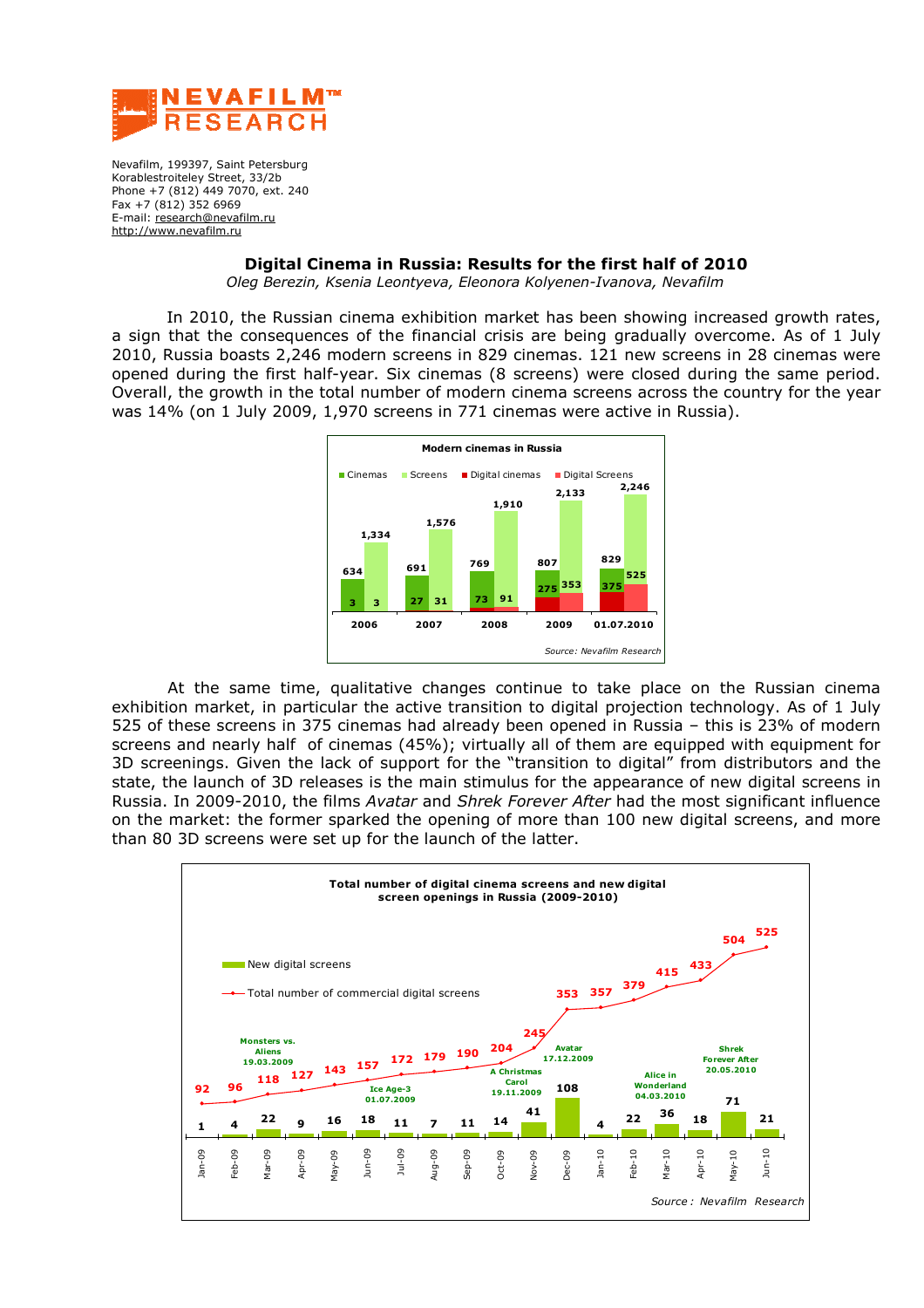The growth in the number of digital film releases to Russian screens shows no signs of abating. Forty percent of films released to screens in the first half of 2010 (December '09-July '10), over 80 films, were digital; the year end is expected to see around 155 such releases in total. Indeed, since 2010 all films released with 300 copies or more are released in digital. At the same time, the share of digital releases among films with a lower distribution is barely growing at all; currently it stands at only 19% of releases. Growth over 2009 has only occurred in the main due to alternative content becoming available.



The number of 3D releases has also been growing: 13 films were released in the period January-July 2010, with a further 20 planned for release by the year end. This year also saw the first Russian 3D film releases – *Space Dogs 3D* came out in spring; *Temny Mir* is set for release in autumn. In addition to this, more and more independent studios are also releasing digital 3D films for exhibition.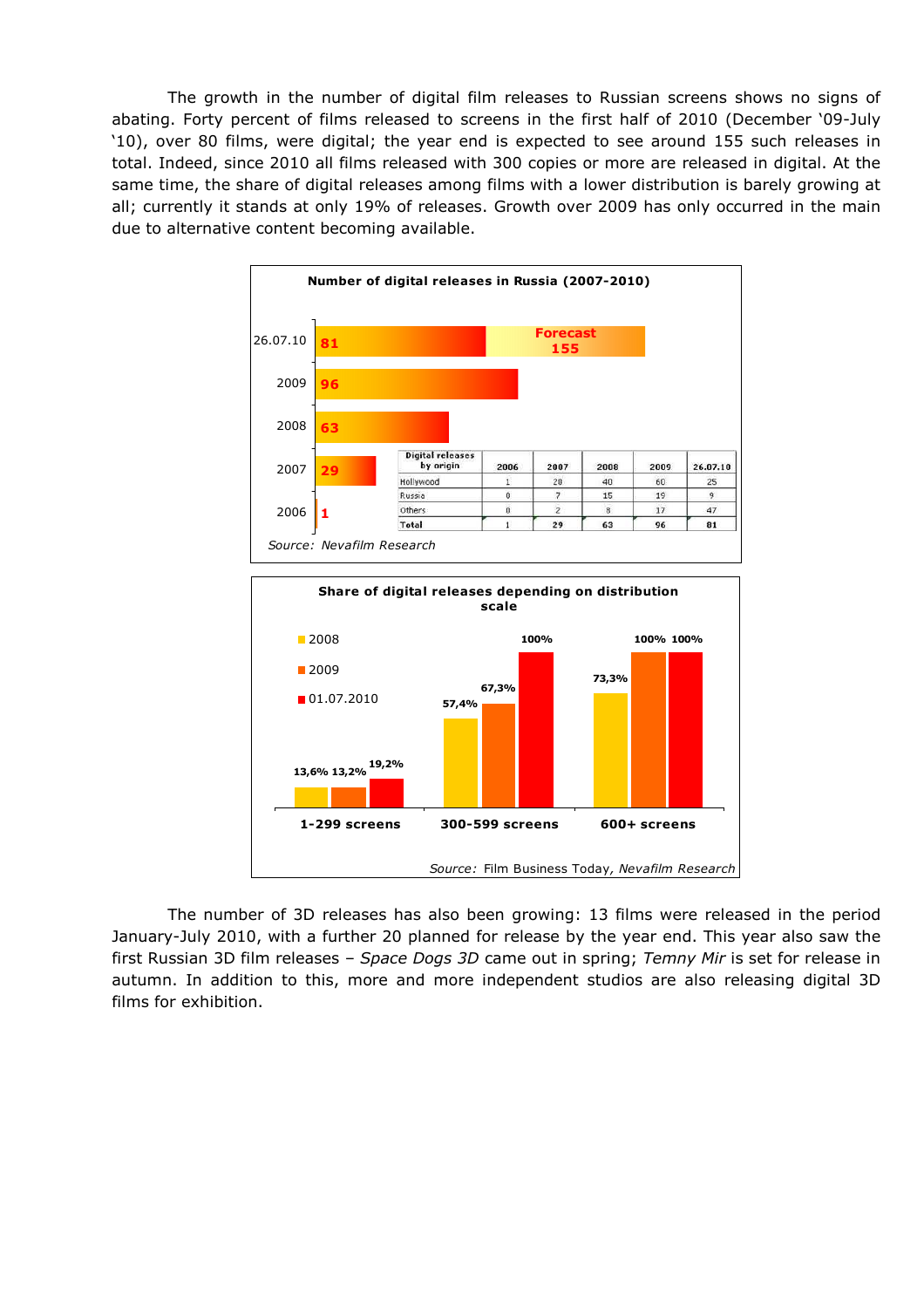

Currently, digital screens can be found in 137 Russian cities. The majority are in Moscow and St. Petersburg, but quite a number of smaller cities (with populations of less than 250,000, or even 100,000) have digital screens as well. Exhibitors in small cities aim to set up digital facilities not only in order to show 3D films, but also so that they can obtain premiere copies of blockbusters which would be unavailable to them on film.



## **Digital Cinemas in Russia @ Google Map (as of 01.07.2010)**

*[http://www.digitalcinema.ru/content/press/dcinemas\\_ru\\_eng.php](http://www.digitalcinema.ru/content/press/dcinemas_ru_eng.php)* 

 Another motivating factor behind the "digital revolution" in Russia is the major nationwide cinema networks. Digital screens can be found in all Cinema Park, Rising Star Media, Luxor, Formula Kino and Paradise cinemas; the Karo Film network, leader of the Russian market, is also close to this level. The active conversion of Russian cinema chains over to digital exhibition technologies became possible in 2010 thanks, in part, to cooperation with the industry majors. It has become the norm for leading Russian cinema operators, taking advantage of their market position, to directly approach Hollywood studios, seeking reimbursement of VPFs upon the exhibition of a number of digital films on their screens. In addition, the terms for such agreements appear to be negotiated individually between each studio and cinema chain – while at the same time, there have been no official announcements of signed long term agreements concerning VPF payments between the studios and Russian cinema chains.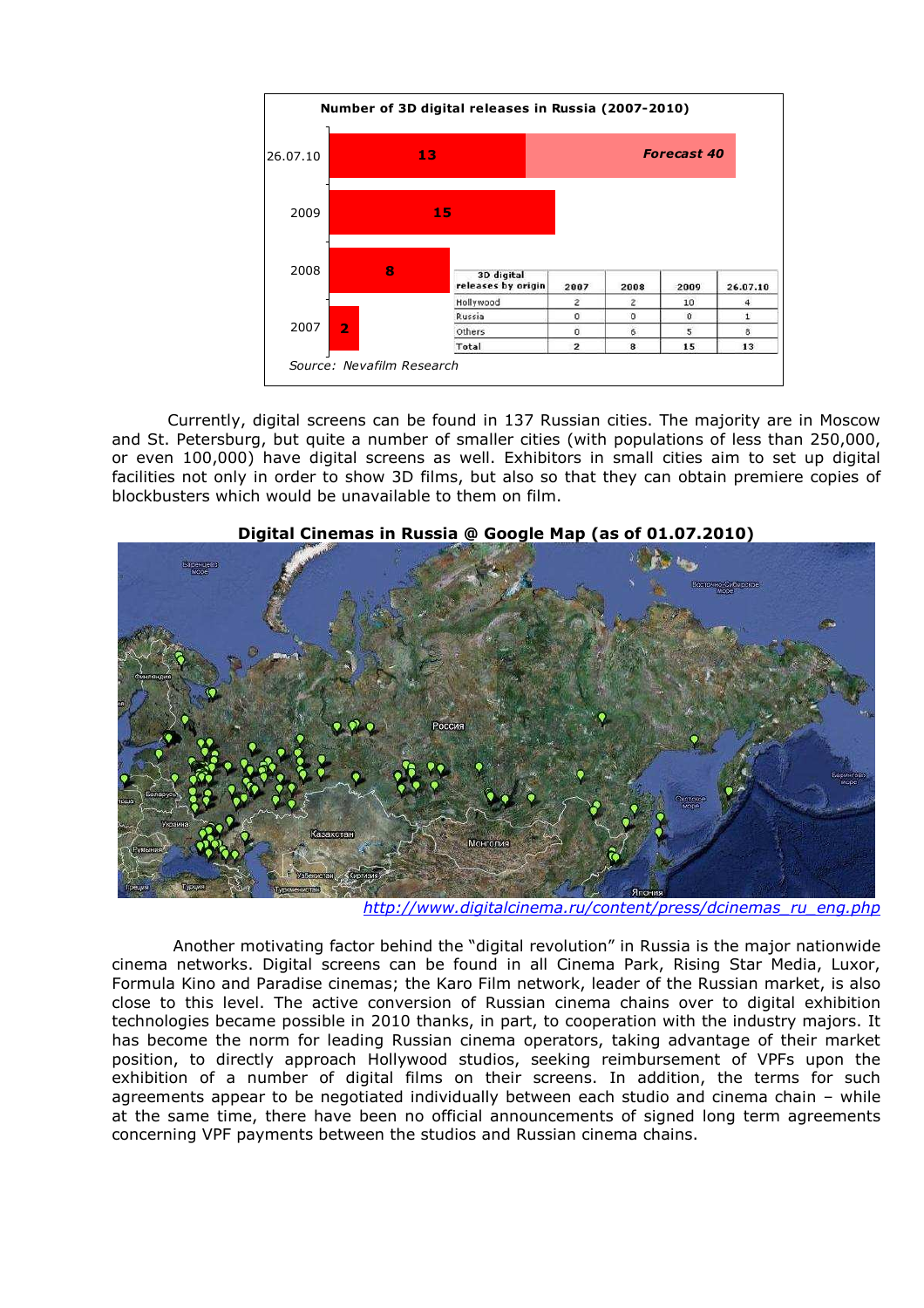| <b>Rank</b>                          | <b>Network</b><br><b>Operator</b> | No. of digital<br>cinemas | <b>Number of</b><br>digital<br><b>screens</b> | <b>Share of</b><br>digital sites<br>in the<br>network | <b>Share of</b><br>digital<br>screens in<br>the<br>network | <b>Market</b><br>share by<br>number of<br>digital<br>screens | <b>Head Office</b> |
|--------------------------------------|-----------------------------------|---------------------------|-----------------------------------------------|-------------------------------------------------------|------------------------------------------------------------|--------------------------------------------------------------|--------------------|
| $\mathbf{1}$                         | Cinema Park                       | 16                        | 48                                            | 100%                                                  | 36%                                                        | 9,1%                                                         | Moscow             |
| 2                                    | KinoStar                          | 6                         | 30                                            | 100%                                                  | 40%                                                        | 5,7%                                                         | Moscow             |
| 3                                    | Karo Film                         | 22                        | 26                                            | 69%                                                   | 16%                                                        | 5,0%                                                         | Moscow             |
| 4                                    | Luxor                             | 14                        | 25                                            | 100%                                                  | 35%                                                        | 4,8%                                                         | Moscow             |
| 5                                    | Formula Kino                      | 11                        | 18                                            | 100%                                                  | 29%                                                        | 3,4%                                                         | Moscow             |
| 6                                    | Paradise                          | 9                         | 18                                            | 100%                                                  | 36%                                                        | 3,4%                                                         | Moscow             |
| 7                                    | Monitor                           | 8                         | 13                                            | 50%                                                   | 29%                                                        | 2,5%                                                         | Krasnodar          |
| 8                                    | Kinomax                           | 11                        | 12                                            | 46%                                                   | 12%                                                        | 2,3%                                                         | Moscow             |
| 9                                    | Premier-Zal                       | 8                         | 9                                             | 21%                                                   | 17%                                                        | 1,7%                                                         | Yekaterinburg      |
| 10                                   | Kronverk<br>Cinema                | 7                         | 7                                             | 44%                                                   | 7%                                                         | 1,3%                                                         | St. Petersburg     |
| <b>Totals for these</b><br>operators |                                   | 112                       | 206                                           | 62%                                                   | 24%                                                        | 39,2%                                                        |                    |
| <b>Overall in Russia</b>             |                                   | 375                       | 525                                           | 45%                                                   | 23%                                                        | 100,0%                                                       |                    |

**TOP 10. Major digital cinema network operators in Russia as of 01.07.2010 (including franchises and repertory cinemas)** 

Meanwhile, the potential for growth of the digital cinema market in Russia depends on two parameters: on the number of small cities (up to 500,000 residents) that still lack digital screens, and on the level of competition in these markets; it also depends on the number of 3D releases in distribution that precipitate the expansion of the digital cinema network in large cities (the leading cinema networks equip new screens especially for high-quality 3D films). So far, the market is not showing any abatement in the players' interest in acquiring digital equipment; a certain slowing of market growth in 2010 is connected with a deficit of digital projectors, rather than with any decrease in the number of those interested in installing them in their cinemas.

The most successful digital exhibition equipment package on the Russian market remains a combination of Christie projectors and Dolby servers, which are present in over half of all Russian digital screens. Since 2007 Barco has seen its market share grow 7-fold; Kinoton has also seen its market share grow from 1% to 6% between 2008 and July 2010. The digital server market is led by Dolby and DoReMi, with Dolby's leading position coming under threat from DoReMi's growing market share. To add to the competition, 2009 saw the entrance of GDC Technology, the Hong Kong company, into the Russian digital exhibition market.